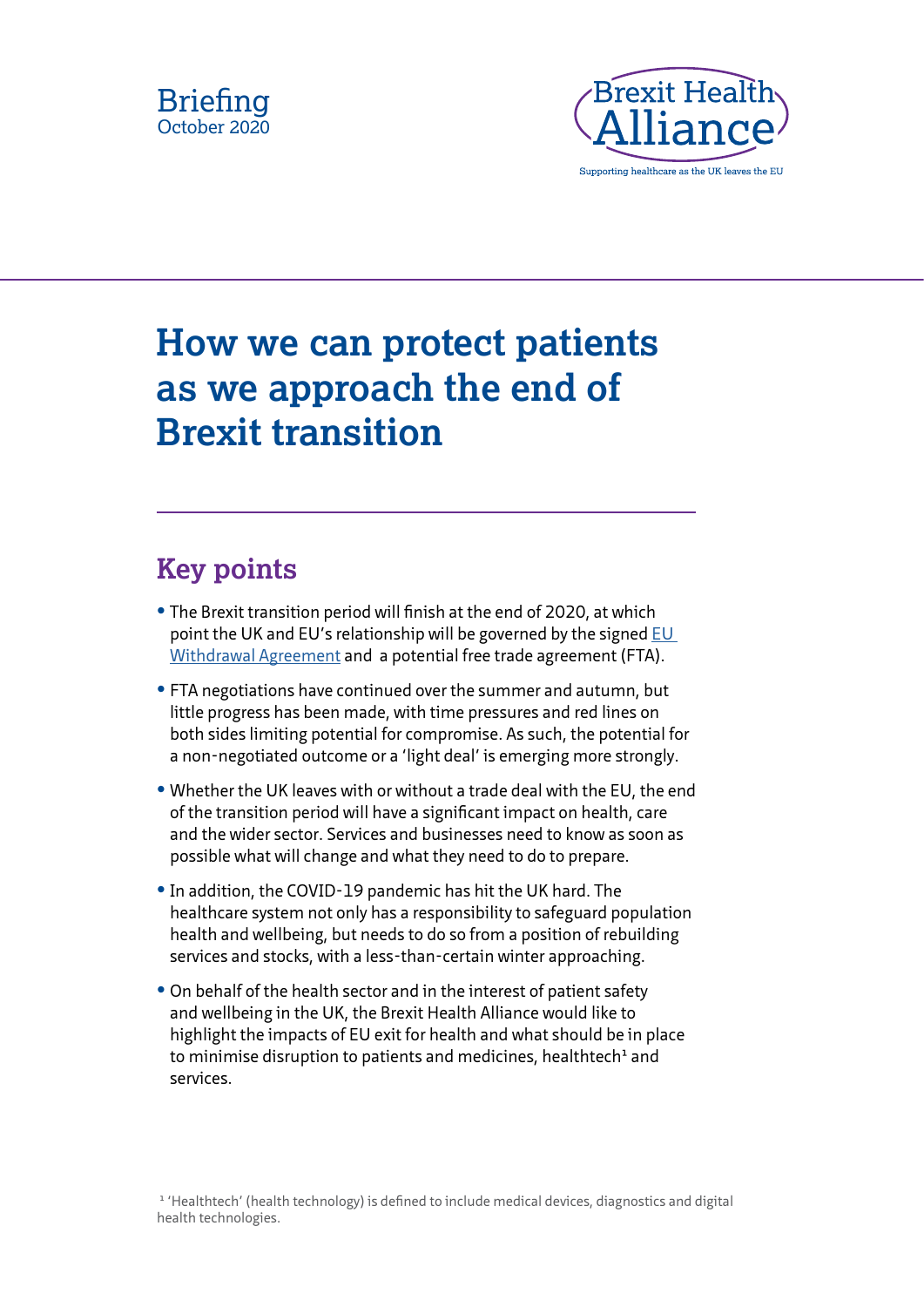**•** In this briefing, the Brexit Health Alliance highlights the key agreements that are required to protect patients as part of the UK's future relationship with the EU from 1 January 2021. It also lays out the considerations required to protect patients in the case of a non-negotiated outcome. With no agreements in place on these issues, the adjustment for the NHS and sector more widely will be significant and could affect the health and wellbeing of patients and citizens.

#### **The Brexit Health Alliance is calling for the UK government to:**

- **•** redouble efforts to reach a deal that protects patients, the continuity of supply of medicines and healthtech and medical research, especially in the context of the ongoing COVID-19 pandemic
- **•** urgently clarify arrangements to support patients, healthcare providers and researchers in the event of FTA talks being unsuccessful and allow sufficient time for preparations across the sector.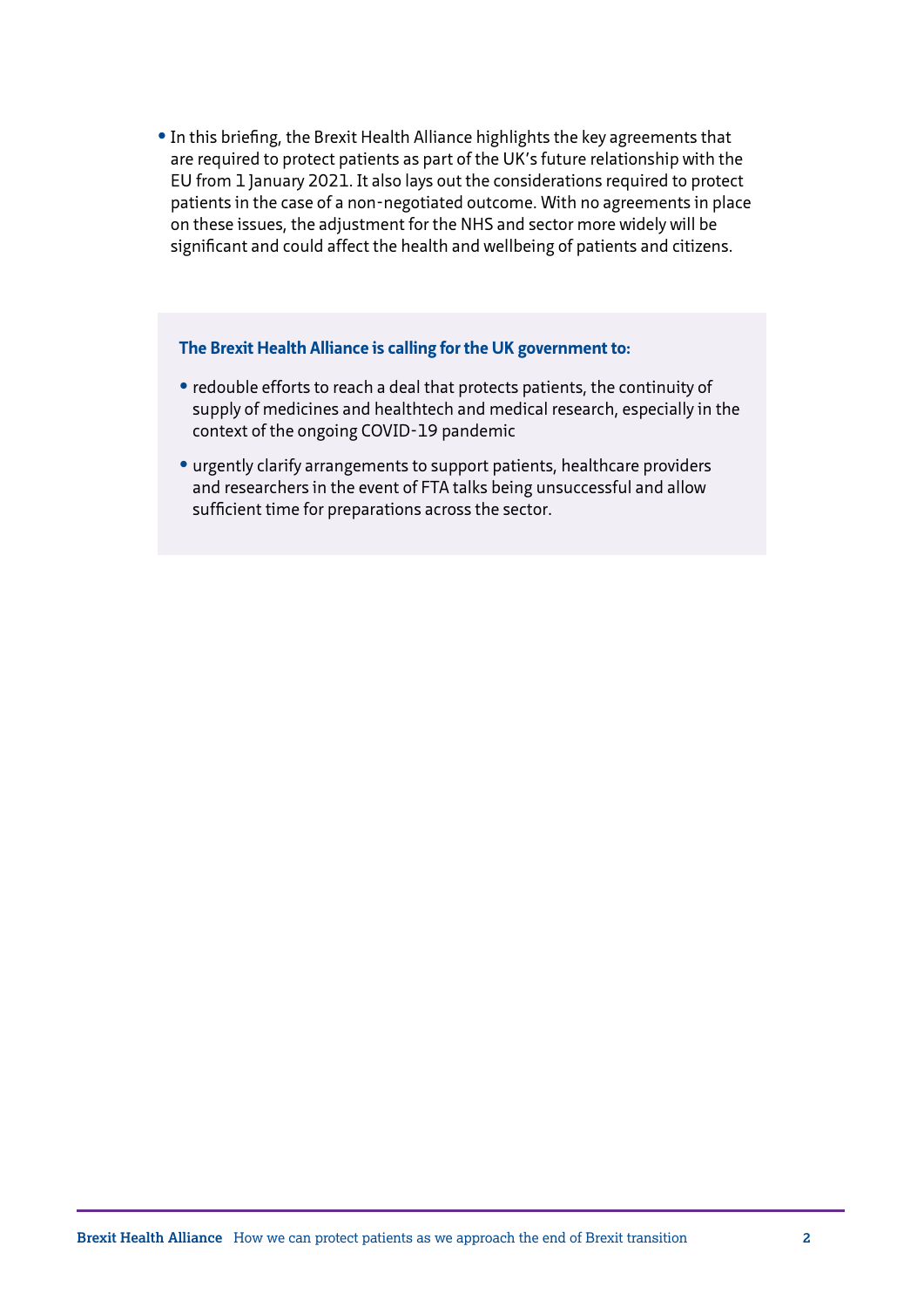## **The timeline for negotiations**

The Brexit transition period will end on 31 December 2020, at which point the UK will leave the EU Single Market and Customs Union. The UK and EU's future relationship will then be governed by the signed EU Withdrawal Agreement and a possible UK-EU free trade agreement (FTA), which is currently being negotiated. If no agreement is found and no new partnership is in place in time, UK-EU trade arrangements will revert to World Trade Organization rules and other cooperation arrangements in the health sector will end.

The EU has said an agreement needs to be reached by October to allow time for ratification by the end of 2020. The next European Council meeting is scheduled for mid-October, when the EU envisages political approval could be given by EU heads of state and governments.

This means there is little time for ongoing negotiations to find agreements and the potential for a non-negotiated outcome is emerging more strongly. This was further emphasised by David Frost, the UK's chief negotiator, in his recent comment that 'an agreement is still very much possible, but equally very far from certain.'

Whether a new relationship is agreed or not, the end of the Brexit transition period will impact patient access to medicines and healthtech (health technology); international collaboration on health security; how UK citizens access healthcare; and international research collaboration into innovative treatments, such as those needed to fight COVID-19.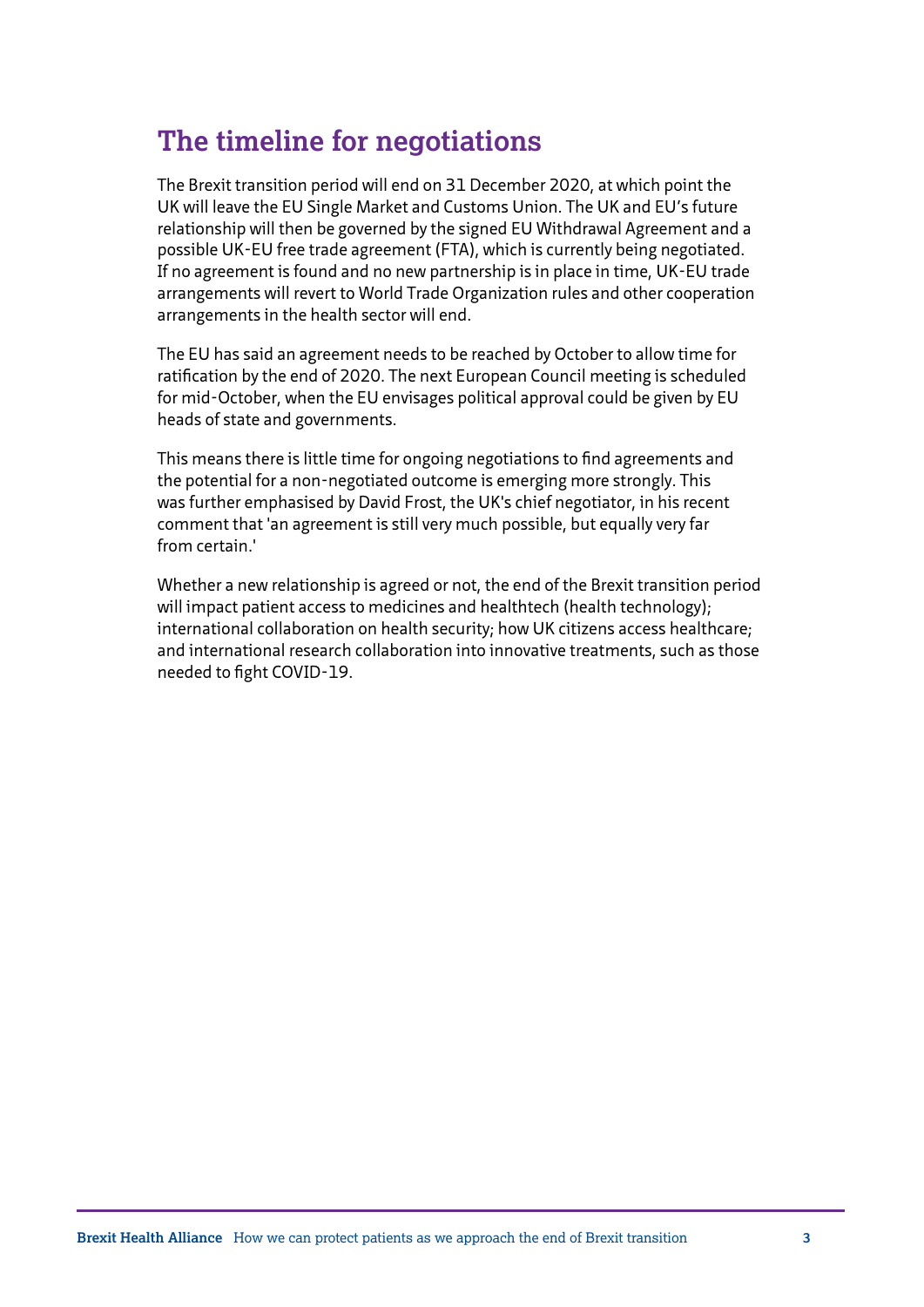## **How our health sector could be impacted by no deal or a light deal at the end of 2020**

There is a risk that the UK could leave the EU with a light deal or without an FTA at the end of the Brexit transition period in December 2020. Should talks end without an FTA agreed, only UK citizens already settled as residents in EU countries and falling within the scope of the EU Withdrawal Agreement will continue to enjoy the same rights to healthcare as they do now. A light deal would see the relationship defined by the Withdrawal Agreement and a barebones FTA, which compromises only on a subset of the shared UK-EU issues that have been discussed to date.

If no agreements around medicines are included in the deal, the UK will need to set up its own regulatory processes outside of the EU's regulatory network. This could mean that companies choose to bring new products to the larger EU market first, and that the UK could see new treatments later. For medical devices like ventilators and personal protective equipment, it will be important that the new UK conformity assessment (UKCA) process maintains the attractiveness of the UK market.

Further, new border arrangements and additional requirements on goods, as well as regulatory barriers, could cause delays in release of medicines and medical technologies on to the UK market. This issue is highlighted in our briefing published in June 2020. The Association of British HealthTech Industries estimates that 70 per cent of products, wherever manufactured, coming to the NHS are ultimately imported from the EU, and one in five devices used in specialised procedures arrive overnight or 'just in time.'

It could become more difficult to conduct UK-EU clinical trials and share data between UK and EU researchers. Despite both the UK and EU sides agreeing on the benefits of UK participation in EU framework programmes, such as Horizon Europe, the detail and extent of participation is yet to be agreed. Without association to Horizon Europe, joint research projects would become more difficult to progress as long-established collaborative networks that facilitate cooperation would be lost.

The UK will lose access to EU clinical trials infrastructure, which risks disrupting UK participation in cross-border clinical research and, in turn, damaging the prestige of the UK research environment and affecting patient access to the newest most innovative treatments.

The extent of collaboration as a third country on areas such as data exchange, drug authorisations and vaccine procurement are unclear. The UK would no longer be part of regulatory agencies or systems for monitoring the safety of medicines, or the European Centre for Disease Control that coordinates updates on pandemics. Along with Germany, the UK provides the vast majority of data to the EUDAMED vigilance system for medical devices.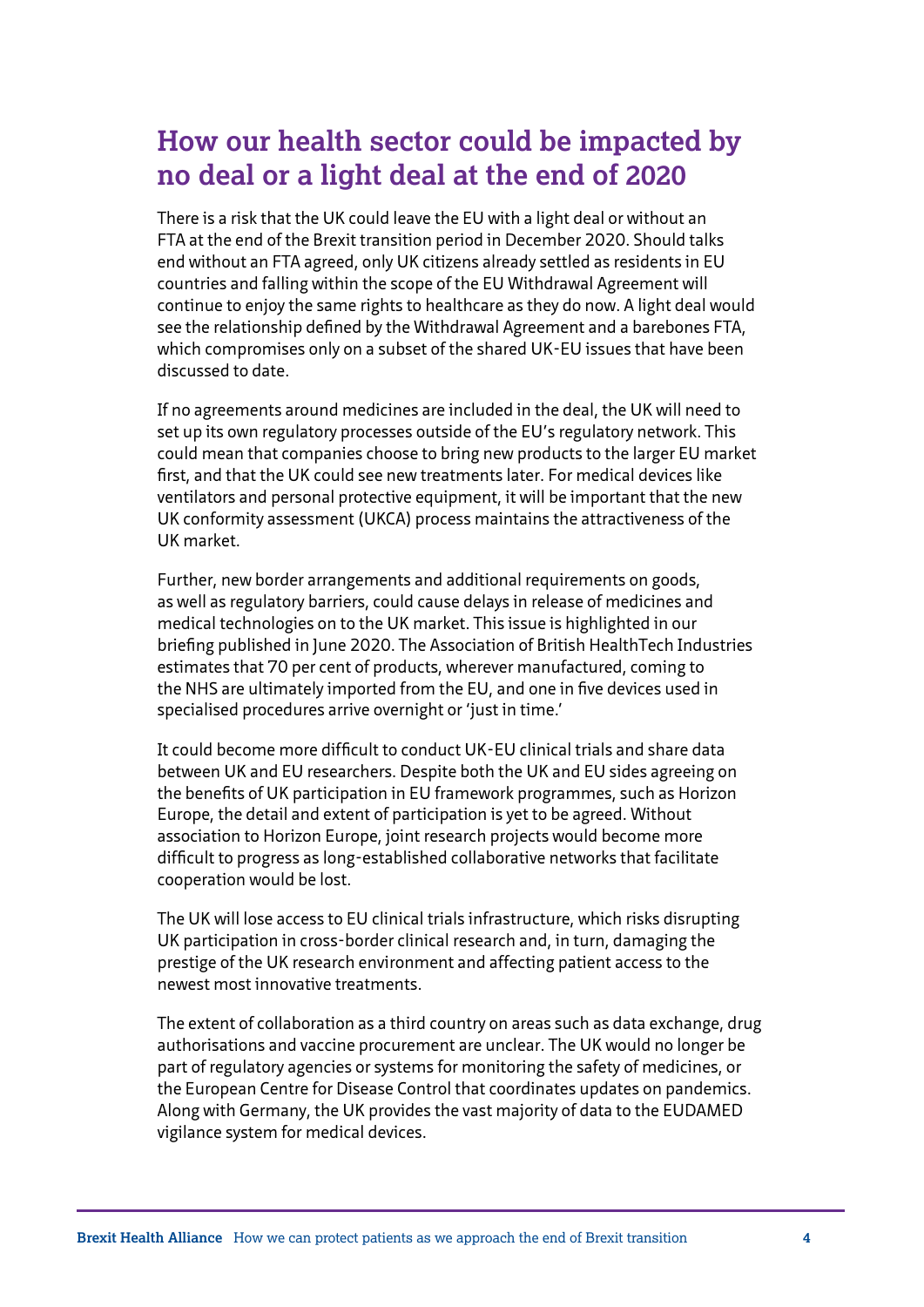Finally, for UK citizens living, travelling or working in the EU, or vice versa, both sides have stated that they are looking for an agreement similar to the European Health Insurance Card (EHIC), to include reciprocal healthcare cover for urgent, unplanned treatment. If an agreement is not reached, the UK will need to seek reciprocal healthcare deals with each individual EU country, who may or may not be inclined to agree. This will mean that the EHIC will cease to apply from January 2021, among other social security benefits for UK citizens who decide to live, travel or work in the EU.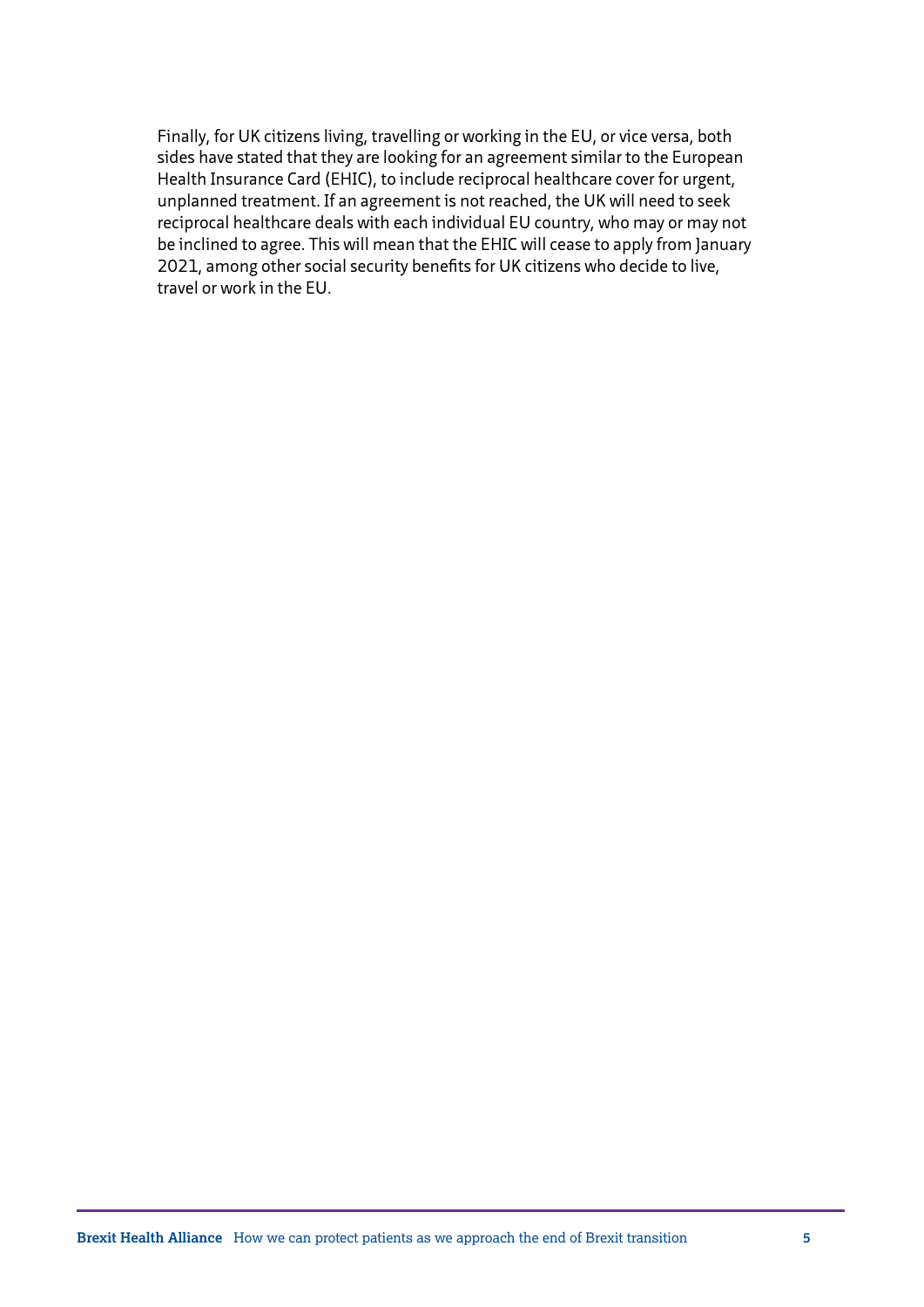### **How we can protect patients**

The best outcome for patients is a comprehensive deal. Exiting the transition period at the end of the year with an EU-UK FTA in place would prevent tariffs on many goods traded between the EU and UK, as well as reducing non-tariff barriers and border delays. A deal would create an environment and structure that are more conducive to agreeing further cooperation. For instance, it could increase the chances of the EU unilaterally granting the UK's data regime equivalence, and increase the scope for EU and UK customs authorities to co-operate to mitigate the day-one impact of exiting the transition period.

When it comes to protecting patients, there is still time for negotiations to reach agreements that will ease the impact on the health service and sector. The Brexit Health Alliance proposes that the government continues to work with the EU to agree key reciprocal arrangements, as proposed in the UK approach to negotiations.

For medicines, the establishment of a mutual recognition agreement (MRA) that includes Good Manufacturing Practice compliance certification, inspections and batch testing between the EU and UK, would avoid the risk of significant supply chain disruptions by eliminating duplication and delays in conformity assessment. Regulatory and customs cooperation would also support the continued availability of medical devices for both UK and EU patients. Both negotiating teams should take seriously their responsibilities to patients, particularly in the context of COVID-19. Alongside MRAs, the UK and EU should be open to exploring ongoing regulatory cooperation between the European Medicines Agency and Medicines and Healthcare products Regulatory Agency, such as input and access to patient safety databases, which ensures that the medicines available are of the highest standard.

For the UK to continue important work in pan-EU clinical trials, the UK's future regime should be as compatible as possible with EU regulation and ultimately seek harmonisation with the underpinning EU-wide infrastructure and systems. UK-EU clinical trials benefit patients across Europe, particularly in rare and paediatric disease areas where there are often few participants in any one country, making international collaboration vital. This would further be supported by the easy movement of researchers, innovators, and specialist technicians.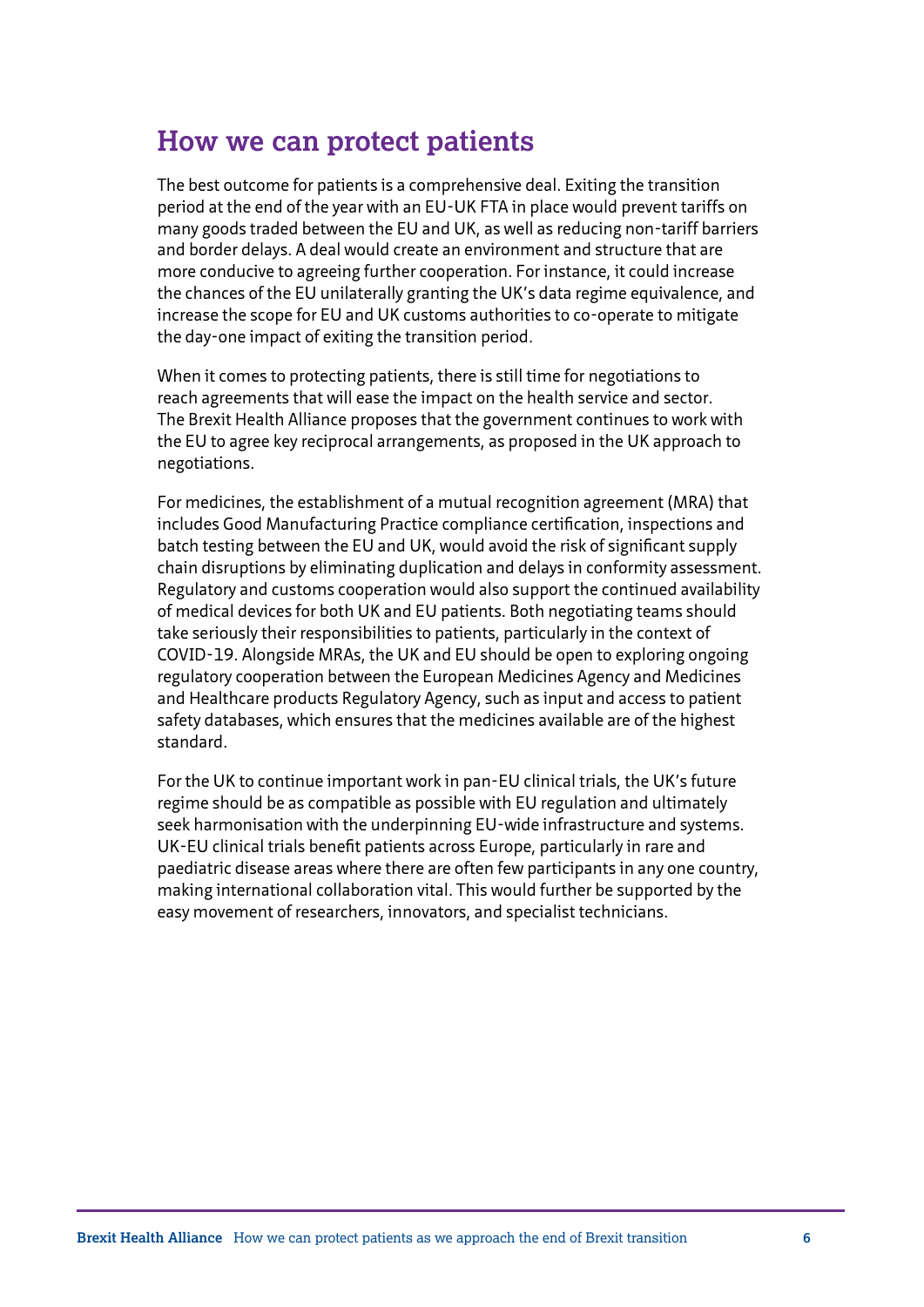## **What is next**

#### The health service and sector face challenges on multiple fronts

It is now a matter of weeks before an agreement has to be reached and healthcare is by no means top of the agenda. Failure to reach an agreement, which now looks more and more likely, will result in the health sector facing significant adjustment to prepare for the end of the year. These are the same organisations and staff who are working to recover services after the first wave of COVID-19 infections, manage the second wave, or source vital medical products and ingredients for testing.

Given the expectation that additional pressure on the health system created by COVID-19 is likely to continue into and past the winter of 2020, a time when the service is annually stretched, we expect the sector to continue to experience a significant burden and risk being overwhelmed.

Whether there is a deal or no deal outcome, there are likely to remain outstanding questions for the long-term relationship in health between the EU and the UK. Although the Brexit Health Alliance recognises that there has been significant nodeal planning, particularly around the supply of medicines and medical devices, there are still gaps and many of these plans are not long-term solutions.

#### Recommendations to protect patients

As emphasised, a negotiated outcome to the FTA negotiations is the best outcome for patients. However, if it becomes impossible for agreements to be made, the NHS and wider sector should be as prepared as possible for January 2021, to be able to protect patients alongside a second wave of the COVID-19 pandemic.

The Brexit Health Alliance asks that the UK government uses the next weeks to deliver on the future relationship agreements on health as outlined in their negotiating mandate, and provides more clarity on the preparations and support for the sector if there is non-negotiated outcome to talks: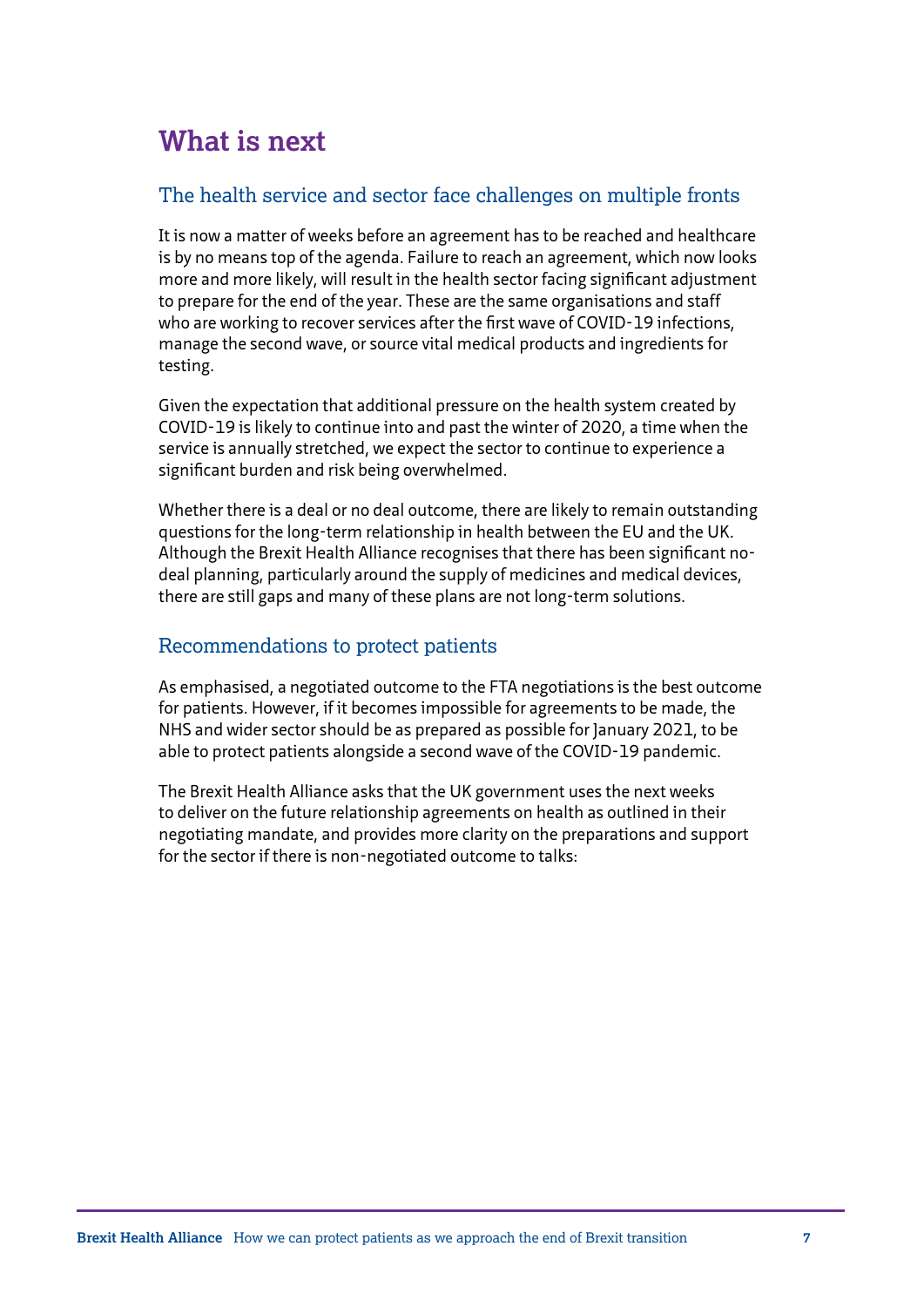|                                                           | Urgent asks from a deal in October                                                                                                                                                                                                                                                                                                                                                                       | Clarity on preparations for no deal                                                                                                                                                                                                                                                                                                                                                                                                                                                                                 |
|-----------------------------------------------------------|----------------------------------------------------------------------------------------------------------------------------------------------------------------------------------------------------------------------------------------------------------------------------------------------------------------------------------------------------------------------------------------------------------|---------------------------------------------------------------------------------------------------------------------------------------------------------------------------------------------------------------------------------------------------------------------------------------------------------------------------------------------------------------------------------------------------------------------------------------------------------------------------------------------------------------------|
| Supply of<br>medicines and<br>medical devices             | · Mutual recognition agreement on<br>Good Manufacturing Practice and<br>batch testing.<br>• Ongoing regulatory cooperation, such<br>as input and access to patient safety<br>databases like Eudravigilance.<br>• Zero tariffs and quotas on medicines<br>or medical devices, including active<br>pharmaceutical ingredients and<br>intermediates used in manufacturing,<br>research and clinical trials. | • More guidance on technical information,<br>such as the handling of decentralised and<br>mutual recognition procedures, handling<br>of variations to marketing authorisations<br>and new assessment routes.<br>• Clarity on how the Border Operating Model<br>will work.<br>• Clarification on the impact of the Northern<br>Ireland Protocol and its implementation in<br>relation to medicines.<br>• A new sovereign UKCA process designed<br>to foster the highest possible level of<br>regulatory cooperation. |
| Access to<br>healthcare                                   | • UK and EU citizens to continue to benefit<br>from simple and safe access to treatment<br>in the EU at local, affordable cost.                                                                                                                                                                                                                                                                          | • Clarity on alternative arrangements<br>for access to healthcare for UK citizens<br>living, travelling or working in the EU.                                                                                                                                                                                                                                                                                                                                                                                       |
| Protect<br>public health                                  | • Participation in key EU data-sharing<br>platforms and alert systems, such as<br>Early Warning and Response System,<br>for timely sharing of information<br>about health threats.                                                                                                                                                                                                                       | • More guidance and detail on how we<br>can maintain as close coordination as<br>possible without deal agreements.                                                                                                                                                                                                                                                                                                                                                                                                  |
| Maintain<br>scientific<br>collaboration<br>and innovation | • Full association to the Horizon Europe<br>programme.<br>• Agreement to continue collaboration on<br>research and clinical trials, with a view to<br>building closer links in future.<br>• Mutual recognition of professional<br>qualifications for researchers.<br>• Continued free flow of personal data.                                                                                             | • More guidance and detail on how we<br>can deliver continuity for vital medical<br>research and innovation.                                                                                                                                                                                                                                                                                                                                                                                                        |